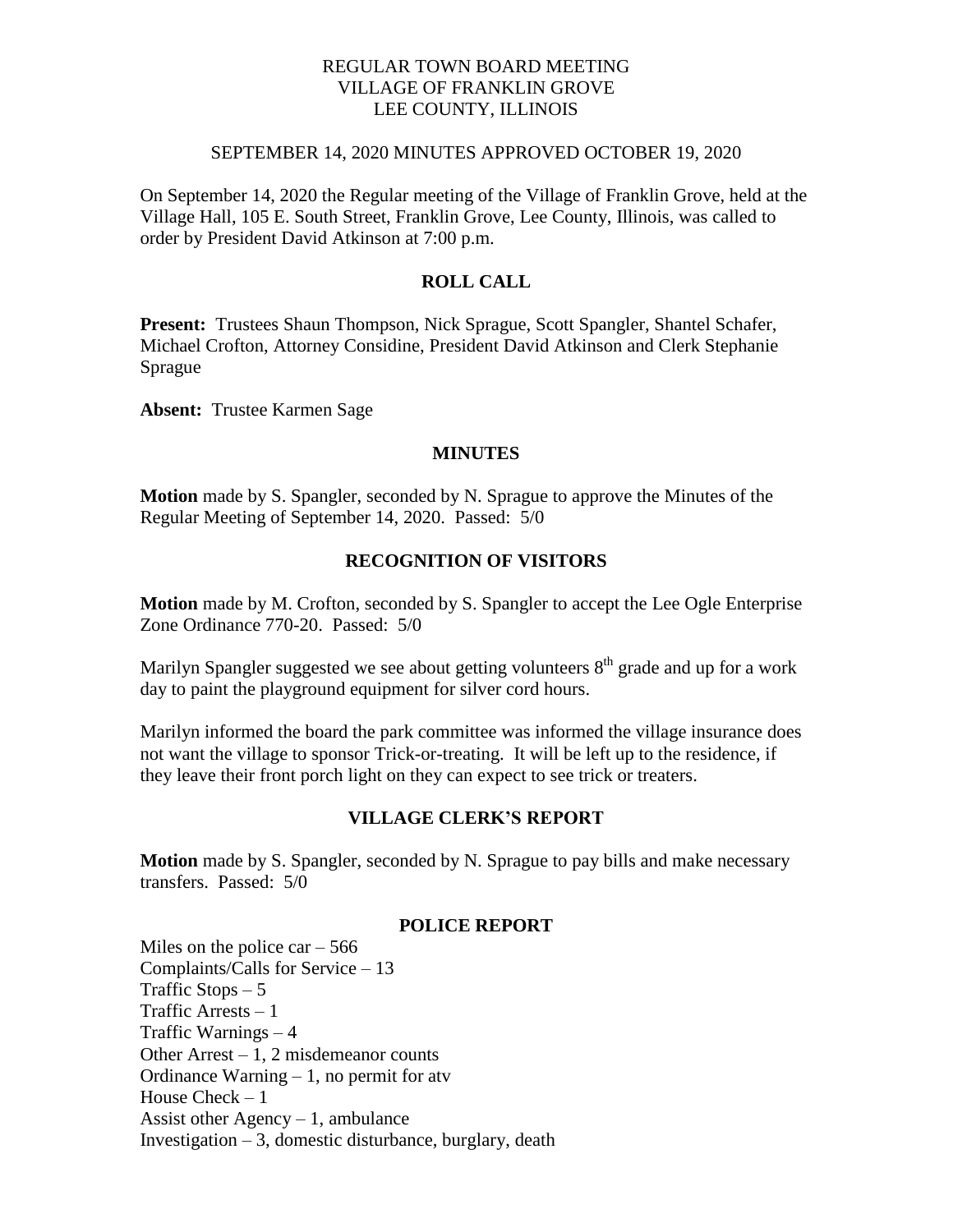Trustee Spangler stated trees/bushes need cleaned up at Walnut and Lahman and the south end of the library ally to be able to see. If it's village property, let them know and trim it up.

Trustee Schafer asked about the weeds inside the fence at State and Lahman. Chief Harney said he talked to the contractor and they are not paid to maintain that portion of the property. Trustee Spangler said we need to send them a ticket. President Atkinson said he will check with Dana about our employees cleaning it up and sending them a bill that we could attach to a lien.

# **LEGAL ISSUES (Attorney Considine)**

Trustee Crofton asked Attorney Considine about the Suski property, GIS indicates it is owned by someone. Attorney Considine said it looks to be a tax deed, which would wipe out a lien. We have an estate claim. December  $1<sup>st</sup>$  is the next probate court date. Trustee Schafer discussed the library being part of the village. Trustee Schafer talked to WIPFLI and they indicated they could see how it would negatively impact the village. She asked Attorney Considine to look into what steps would need to be taken to proceed. Attorney Considine said she would outline what the next steps would be.

Trustee Schafer asked about the status of the property north of the old middle school. Dave said he has discussed with Dwayne Harvey and Chad Murphy, he would prefer to have the property agreement in place and have the responsibility of running the water line to the concession building rather than them outsourcing someone else to run it, which would cost around \$22,000. Dave hasn't heard anything back and he believes they are going to take care of it.

# **GENERAL ISSUES**

**Motion** made by N. Sprague, seconded by S. Spangler to pass the Lee County Hazard Mitigation Committee Resolution. Passed: 5/0

Dan Hoffman was hired as our full time employee September 28<sup>th</sup>, 2020. Clerk Sprague will get him a copy of the handbook. President Atkinson asked if there was any way we could get him signed up for a class. Ron will check.

# C**OMMITTEE REPORTS**

# **STREETS & ALLEYS**

(N. Sprague Chairman)

Trustee Schafer asked about the work that is to be done at the intersection of Walnut/Hughes. Trustee Sprague said the repairs have already been approved, just waiting for the contractor to complete the work.

President Atkinson asked Ron to find out what cable is running off the old pole located behind village hall. A new pole has been put up, but the old pole was left since there is a cable running from it. It would be nice to find out and have it taken down before the ally is black topped.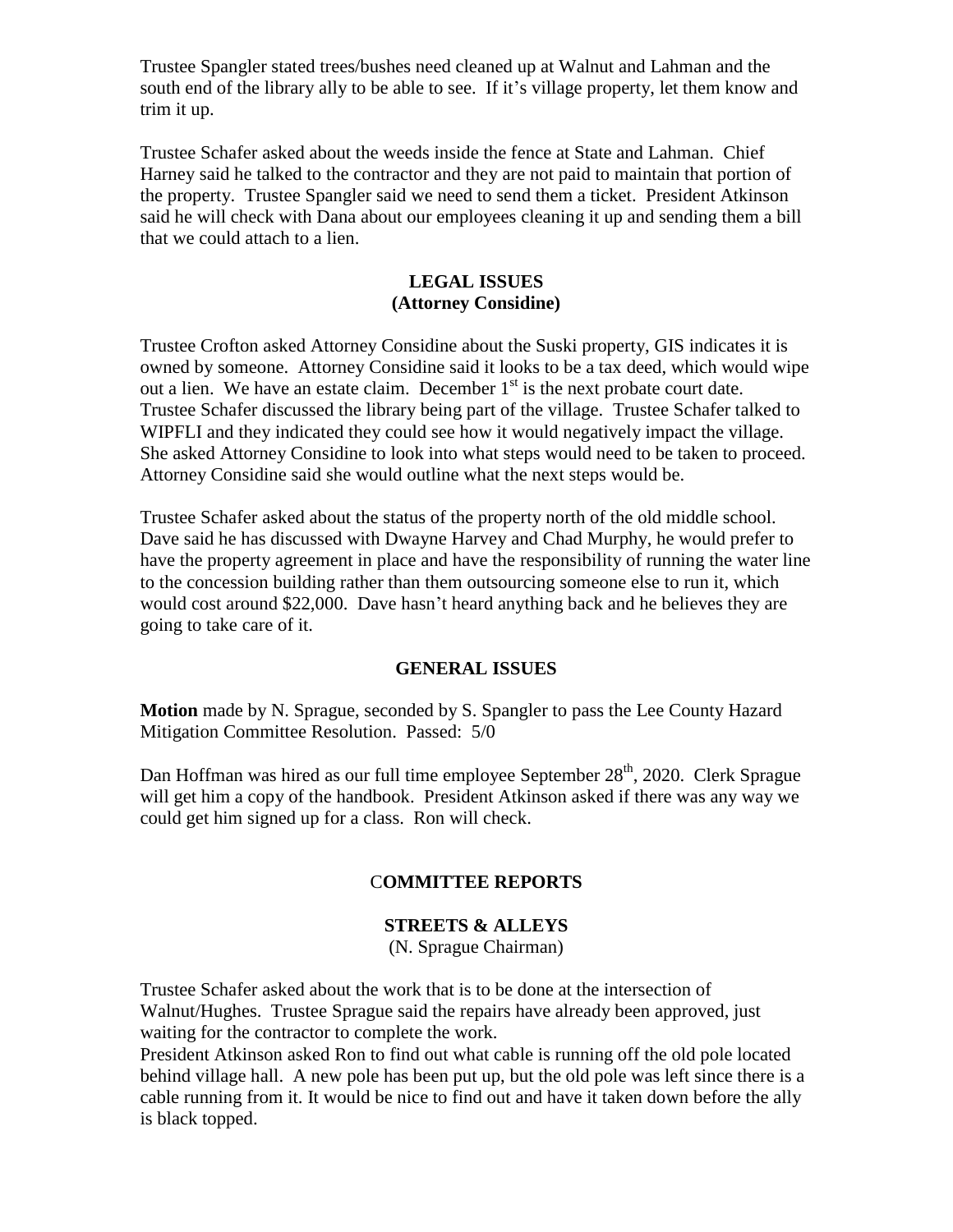## **WATER & SEWER**

(M. Crofton Chairman)

Trustee Crofton advised he is meeting with Fehr Graham.

### **COMMUNITY DEVELOPMENT**

(S. Schafer Chairman)

Trustee Schafer asked if the Treasurer/Clerk is one or two separate positions during election. President Atkinson advised it is one position. Trustee Schafer would like to see something done since it is brought up as the auditor's recommendation. President Atkinson stated he talked to WIPFLI at length when he first started as mayor and they stated it is not uncommon in a small municipality and if we were to remediate this issue, they would have another. Trustee Crofton stated IML may have something and he will talk to Trustee Schafer about it.

Trustee Schafer stated Barb Hilliker is upset about the roads and suggested we make a big deal out of new business' in Franklin Grove similar to the ribbon cutting that Ashton has recently done with the new business. President Atkinson stated we do participate in ribbon cuttings and more than likely they were invited to attend, just as we have in the past with the Bed and Breakfast and the nursing home.

### **PROPERTIES**

(K. Sage Chairman)

None

# **FINANCE AND INSURANCE COMMITTEE**

(S. Thompson Chairman)

Trustee Thompson said he has received complaints about the hours of the post office. He called Adam Kinzinger's office and they called back in a quick manner to inform him they are trying to hire someone, then get them trained.

Trustee Thompson asked if the tile behind Rich's house has been repaired. Ron stated it has not been repaired yet and he will call them and see what's going on.

Trustee Thompson asked if the rest of the playground equipment is going to be installed. Ron stated they would like to get it moved from the township/farmer easement and asked if they could move it to the tennis courts. Marilyn Spangler stated that is going to be a parking lot, President Atkinson stated we don't want to plug up the parking lot. Marilyn stated it takes time to get the equipment installed because get all volunteers together and at the moment they are waiting for the park committee to let them know a couple suggestions on where it can be installed. Trustee Spangler asked how many pieces are left to be installed. There is one piece that needs to be installed, the other three have been installed. Trustee Schafer stated we wouldn't want to move it down to the park uninstalled as kids could climb on it and it would be a hazard. Dan suggested when it comes time to install to reach out to the FFA and Trustee Schafer suggested the football players too.